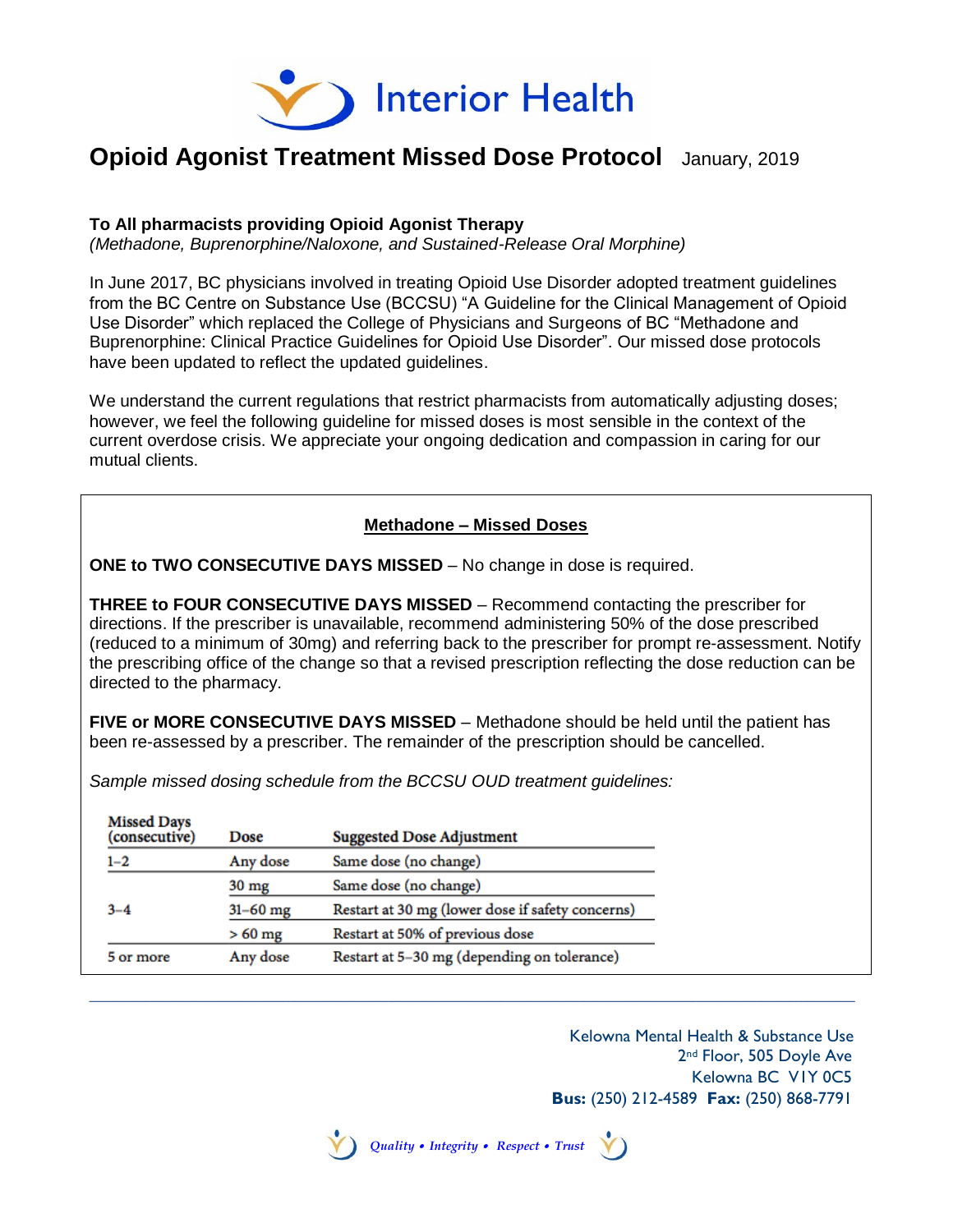

## **Opioid Agonist Treatment Missed Dose Protocol** January, 2019

#### **Sustained-Release Oral Morphine (SROM) – Missed Doses**

**ONE DAY MISSED** – No change in dose is required.

**TWO CONSECUTIVE DAYS MISSED** – Recommend contacting the prescriber for directions. If the prescriber is unavailable, recommend reducing the dose by 40% and referring back to the prescriber for prompt re-assessment. Notify the prescribing office of the change so that a revised prescription reflecting the dose reduction can be directed to the pharmacy.

**THREE CONSECUTIVE DAYS MISSED** – 60% reduction in dose.

**FOUR CONSECUTIVE DAYS MISSED** – 80% reduction in dose.

**FIVE or more CONSECUTIVE DAYS MISSED** - SROM should be held until the patient has been reassessed by a prescriber. The remainder of the prescription should be cancelled.

*Sample missed dosing schedule from the BCCSU treatment guidelines:*

| Number of   |                                                                              | Missed dosing schedule                  |
|-------------|------------------------------------------------------------------------------|-----------------------------------------|
| missed days | Example prescribed dose $=$ 200 mg                                           | Example prescribed dose $= 800$ mg      |
|             | $200 \text{ mg}$                                                             | $800 \text{ mg}$                        |
|             | 120 mg (40% reduction)                                                       | 480 mg (40% reduction)                  |
|             | 80 mg (60% reduction)                                                        | 320 mg (60% reduction)                  |
|             | 40 mg or starting dose (e.g., 60 mg),<br>whichever is higher (80% reduction) | 160 mg (80% reduction)                  |
|             | Resume at initiation dose (e.g., 60 mg)                                      | Resume at initiation dose (e.g., 60 mg) |

#### **Buprenorphine/Naloxone – Missed Doses**

**ONE to FOUR CONSECUTIVE DAYS MISSED –** No change in dose is required.

**FIVE or more CONSECUTIVE DAYS MISSED** – Hold dose until the patient has been re-assessed by a prescriber. The remainder of the prescription should be cancelled.

\*Note: If the patient has missed one or more doses of Buprenorphone/Naloxone and has resumed using illicit opiates, there is a risk of precipitated withdrawal with further Buprenorphone/Naloxone administration. In this circumstance, the dose may be held and the prescriber should be contacted to determine if a dose can be administered safely or if the patient needs to be re-assessed in office.

\_\_\_\_\_\_\_\_\_\_\_\_\_\_\_\_\_\_\_\_\_\_\_\_\_\_\_\_\_\_\_\_\_\_\_\_\_\_\_\_\_\_\_\_\_\_\_\_\_\_\_\_\_\_\_\_\_\_\_\_\_\_\_\_\_\_\_\_\_\_\_\_\_\_\_\_\_\_\_\_\_\_

 Kelowna Mental Health & Substance Use 2<sup>nd</sup> Floor, 505 Doyle Ave Kelowna BC V1Y 0C5  **Bus:** (250) 212-4589 **Fax:** (250) 868-7791